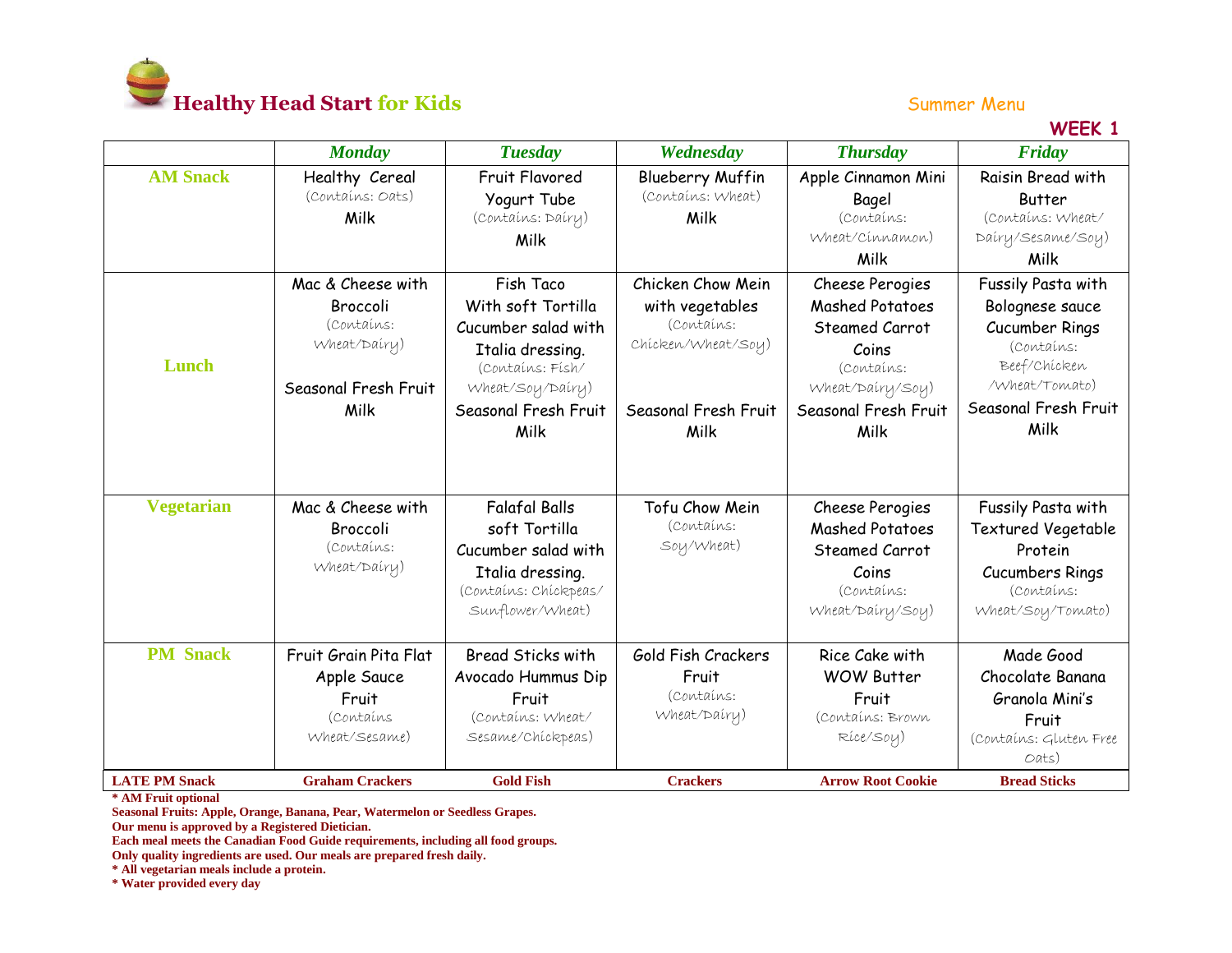

## **WEEK 2**

|                      | <b>Monday</b>          | <b>Tuesday</b>        | Wednesday            | <b>Thursday</b>          | Friday                     |
|----------------------|------------------------|-----------------------|----------------------|--------------------------|----------------------------|
| <b>AM Snack</b>      | Healthy Cereal         | <b>Fruit Flavored</b> | Carrot Muffin        | Made Good                | <b>Blueberry Scone</b>     |
|                      | (Contains: Oats)       | Yogurt Tube           | (Cont: Wheat)        | Strawberry Granola       | (Cont: Wheat/Soy)          |
|                      | Milk                   | (Contains: Dairy)     | Milk                 | Mini's                   | Milk                       |
|                      |                        | Milk                  |                      | (Cont: Gluten Free       |                            |
|                      |                        |                       |                      | Oats)                    |                            |
|                      |                        |                       |                      | Milk                     |                            |
|                      | Chicken Souvlaki in a  | Cod Nuggets with      | Cheese Pizza with    | Chicken Penne in a       | Meatballs with             |
|                      | Pita (Tzatziki dip)    | Rice, Peas and Corn   | Cucumber Slices      | Rose sauce               | Mashed Potatoes and        |
|                      | Potatoes, Cucumbers    | Tartar sauce          | (Cont: Wheat/Dairy)  | With Cauliflower         | <b>Broccoli Flourettes</b> |
|                      | (Cont: Chicken/Wheat)  | (Cont:                |                      | (Cont: Wheat/Chicken     | (Cont: Chicken/Beef        |
| Lunch                | Seasonal Fresh Fruit   | Fish/Soy/Wheat)       | Seasonal Fresh Fruit | /Dairy/Tomato)           | /Wheat/Soy/Dairy)          |
|                      | Milk                   | Seasonal Fresh Fruit  | Milk                 | Seasonal Fresh Fruit     | Seasonal Fresh Fruit       |
|                      |                        | Milk                  |                      | Milk                     | Milk                       |
|                      |                        |                       |                      |                          |                            |
|                      |                        |                       |                      |                          |                            |
|                      |                        |                       |                      |                          |                            |
|                      |                        |                       |                      |                          |                            |
| <b>Vegetarian</b>    | Veggie Patty Pita      | Zucchini Sticks with  | Cheese Pizza with    | Tofu With Penne in       | Falafal Balls with         |
|                      | (Tzatziki dip)         | Rice and Vegetables   | Cucumber Slices      | Rose sauce With          | Mashed Potatoes and        |
|                      | Roasted Red Sauce      | (Cont:                | (Cont: Wheat/Dairy)  | Cauliflower              | <b>Broccoli Flourettes</b> |
|                      | Potatoes, Cucumbers    | Wheat/Soy/Dairy)      |                      | (Cont:                   | (Cont: Chickpeas           |
|                      | (Cont: Soy/Tomato      |                       |                      | Soy/Wheat/Tomato)        | /Sunflower/Dairy)          |
|                      | /Wheat/Sesame)         |                       |                      |                          |                            |
| <b>PM</b> Snack      | Pretzel Bites with     | Made Good Granola     | Banana Bread loaf    | <b>Bread Sticks with</b> | Mini Pita with             |
|                      | Mustard Dip            | Chocolate Chip mini's | (Cont: Wheat/Dairy   | WOW butter               | Hummus                     |
|                      | (Cont: Wheat)          | (Cont: Gluten Free    | /Egg/Sesame/Soy)     | (Cont: Wheat             | (Cont: Wheat               |
|                      | Fruit                  | Oats)                 | Fruit                | /Sesame/Soy)             | /Soy/Chickpeas)            |
|                      |                        | Fruit                 |                      | Fruit                    | Fruit                      |
| <b>LATE PM Snack</b> | <b>Graham Crackers</b> | <b>Gold Fish</b>      | <b>Crackers</b>      | <b>Arrow Root Cookie</b> | <b>Bread Sticks</b>        |

**\* AM Fruit optional**

**Seasonal Fruits: Apple, Orange, Banana, Pear, Watermelon or Seedless Grapes.** 

**Our menu is approved by a Registered Dietician.**

**Each meal meets the Canadian Food Guide requirements, including all food groups.** 

**Only quality ingredients are used. Our meals are prepared fresh daily.**

**\* All vegetarian meals include a protein.**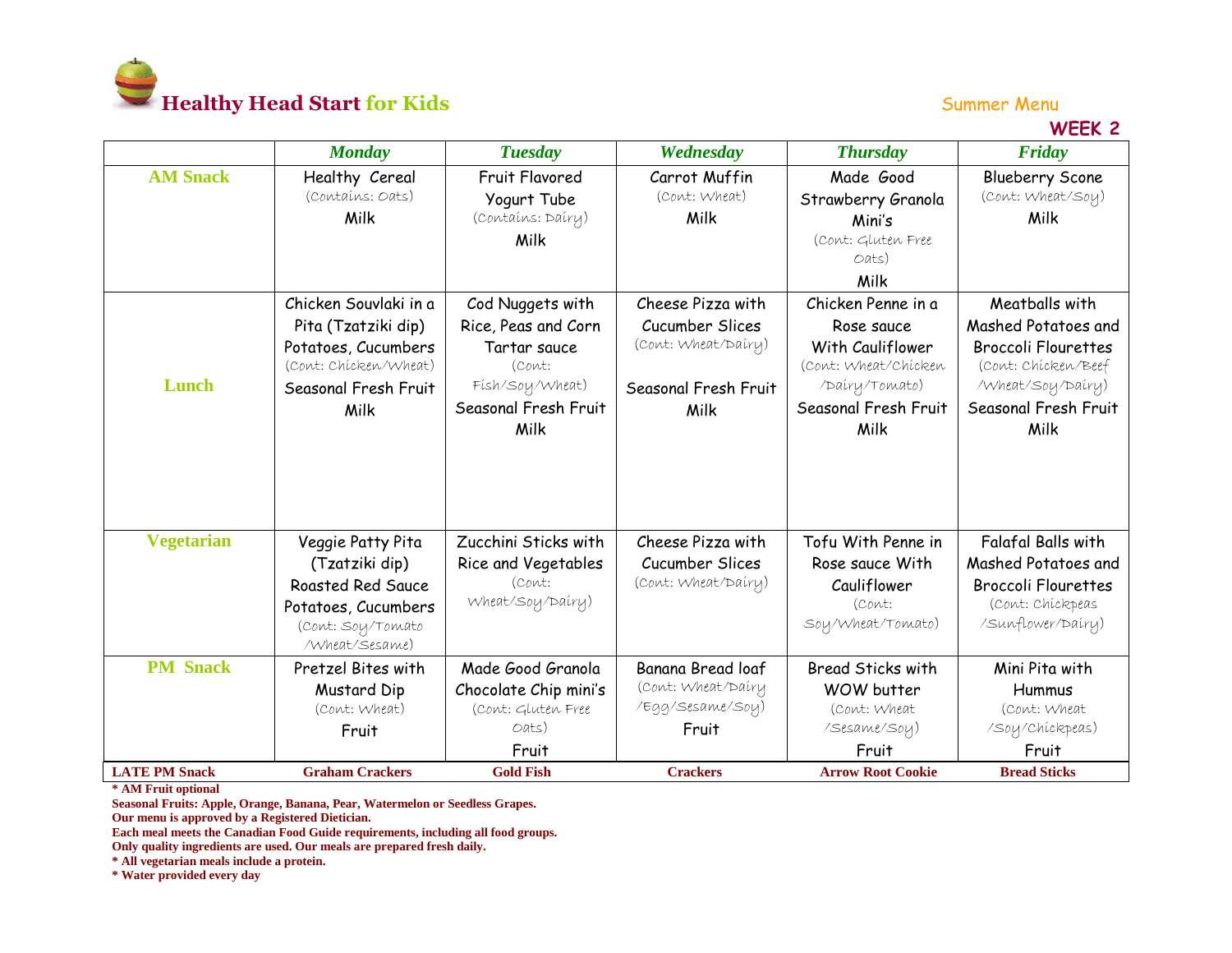

**WEEK 3**

|                      | <b>Monday</b>          | <b>Tuesday</b>          | Wednesday                | <b>Thursday</b>          | Friday                |
|----------------------|------------------------|-------------------------|--------------------------|--------------------------|-----------------------|
| <b>AM Snack</b>      | Healthy Cereal         | Fruit Flavored          | <b>Banana Muffin</b>     | Rice cake with           | Made Good Apple       |
|                      | (Contains: Oats)       | Yogurt Tube             | (Cont: Wheat/            | Jam                      | Cinnamon Granola      |
|                      | Milk                   | (Contains: Dairy)       | Soy/Banana/Cinnamon)     | (Cont: Brown Rice)       | mini's                |
|                      |                        | Milk                    | Milk                     | Milk                     | (Cont: Gluten Free    |
|                      |                        |                         |                          |                          | Oats)                 |
|                      |                        |                         |                          |                          | Milk                  |
|                      | Spinach/Feta Kafta     | Beef Burger             | BBQ Chicken with Garlic  | Cheese Ravioli in a      | Fish Sticks with      |
|                      | With Steamed Rice      | Cucumber Salad          | <b>Bread Pasta Salad</b> | tomato sauce             | <b>Sweet Potatoes</b> |
|                      | & Vegetables           | <b>Italian Dressing</b> | (Cont:                   | Broccoli florets         | Tots and Cucumber     |
|                      | Tzatziki Dip           | (Cont: Beef/Wheat)      | Chicken/Soy/Wheat/Dairy) | (Cont:                   | slices                |
| Lunch                | (Cont: Chicken/Dairy)  |                         |                          | Wheat/Dairy/Egg/Soy)     | <b>Tartar Sauce</b>   |
|                      | Seasonal Fresh         | Seasonal Fresh          | Seasonal Fresh Fruit     |                          | (Cont:                |
|                      | Fruit                  | Fruit                   | Milk                     | Seasonal Fresh Fruit     | Fish/Wheat/Soy)       |
|                      | Milk                   | Milk                    |                          | Milk                     | Seasonal Fresh        |
|                      |                        |                         |                          |                          | Fruit                 |
|                      |                        |                         |                          |                          | Milk                  |
| <b>Vegetarian</b>    | Tofu With Rice &       | Veggie Burger           | BBQ Tofu with Garlic     | Cheese Ravioli in a      | Veggie Burger with    |
|                      | Vegetables             | Cucumber Salad          | Bread and Pasta Salad    | tomato sauce             | sweet Potatoes        |
|                      | (Cont: Soy)            | <b>Italian Dressing</b> | (Cont: Soy/Wheat/Dairy)  | Broccoli florets         | tots                  |
|                      |                        | (Cont:                  |                          | (Cont: Wheat/            | Cucumber Slices       |
|                      |                        | Soy/Wheat/Sesame)       |                          | Dairy/Egg/Soy)           | (Cont: Wheat/         |
|                      |                        |                         |                          |                          | Sesame/Soy)           |
| <b>PM</b> Snack      | Carrot Loaf            | Cranberry Scone         | Made Good Cookies        | <b>Healthy Brownie</b>   | Crackers with         |
|                      | (Cont: Wheat/Egg       | (Cont: Wheat/Soy)       | Cream Granola bar        | Muffin                   | Cheese                |
|                      | /Dairy/Soy/Sesame)     | Fruit                   | (Cont: Gluten Free Oats) | (Cont: Wheat/Soy)        | (Cont: Wheat/Dairy)   |
|                      | Fruit                  |                         | Fruit                    | Fruit                    | Fruit                 |
| <b>LATE PM Snack</b> | <b>Graham Crackers</b> | <b>Gold Fish</b>        | <b>Crackers</b>          | <b>Arrow Root Cookie</b> | <b>Bread Sticks</b>   |

**\* AM Fruit optional**

**Seasonal Fruits: Apple, Orange, Banana, Pear, Watermelon or Seedless Grapes. Our menu is approved by a Registered Dietician.**

**Each meal meets the Canadian Food Guide requirements, including all food groups.** 

**Only quality ingredients are used. Our meals are prepared fresh daily.**

**\* All vegetarian meals include a protein.**